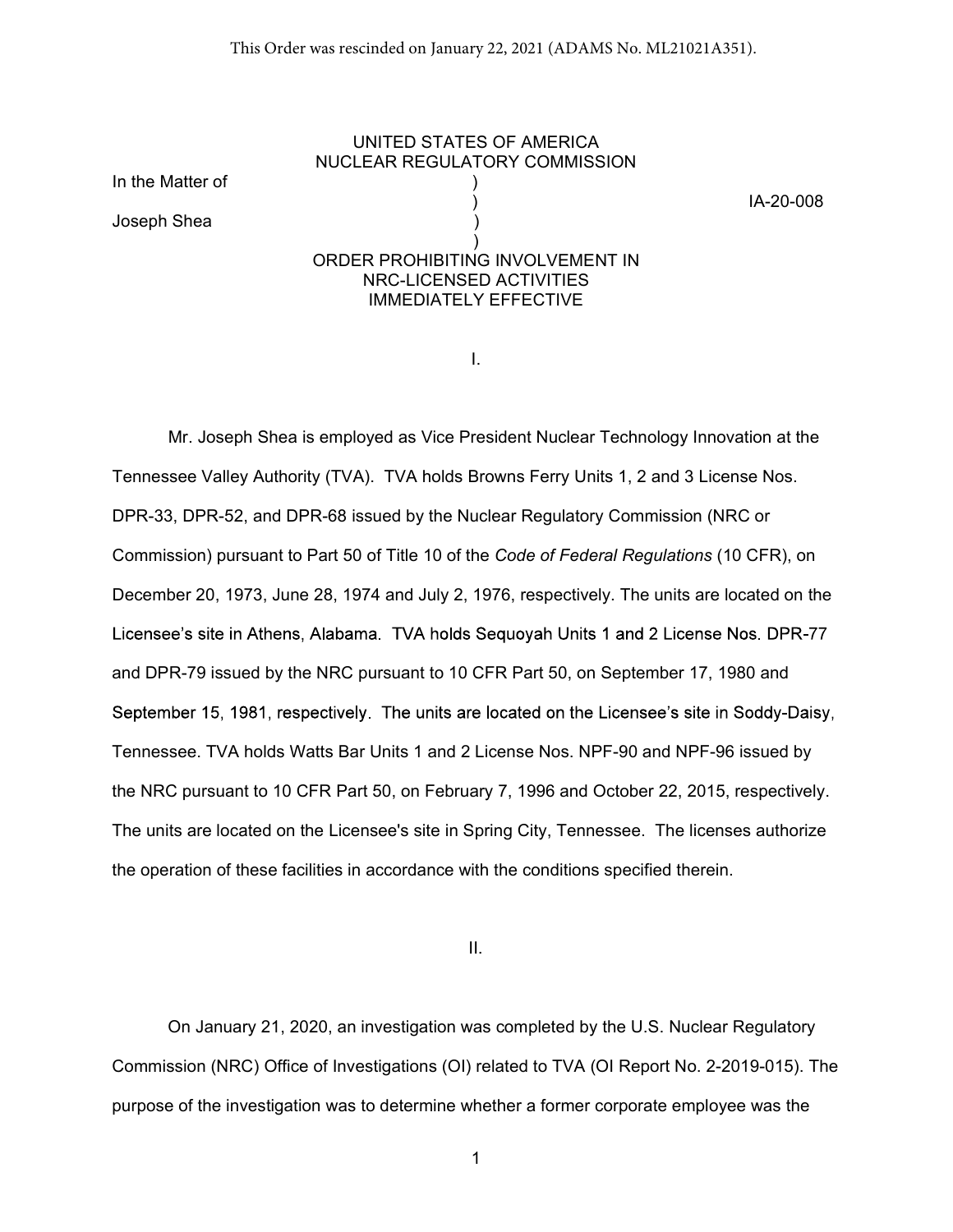subject of employment discrimination for engaging in a protected activity in violation of Title 10 of the Code of Federal Regulations (10 CFR) 50.7, "Employee Protection."

 Based on the evidence developed during the investigation and subsequent staff analysis, it appeared that Mr. Joseph Shea, as the Vice President of Regulatory Affairs at TVA, engaged in deliberate misconduct, in violation of 10 CFR 50.5, "Deliberate Misconduct," that caused an NRC licensee to be in violation of 10 CFR 50.7, "Employee Protection." Specifically, the NRC determined that a former corporate employee was placed on paid administrative leave on October 15, 2018, and terminated on January 14, 2019, by Mr. Joseph Shea, in part, for engaging in protected activity, including raising concerns about a chilled work environment. The former employee engaged in protected activity when expressing concerns to Mr. Joseph Shea regarding the chilled work environment that the former Director of Corporate Nuclear Licensing (CNL) was creating. Further, Mr. Joseph Shea received a copy of the TVA Office of General Counsel (OGC) draft report prepared by the TVA OGC attorney that identified the concerns of the former employee. Additionally, in a (internal TVA) complaint that the former Director of CNL provided to Mr. Joseph Shea on or about March 9, 2018, the former Director of CNL identified the former employee as the source of a chilled work environment complaint made to the NRC.

The former employee suffered an adverse action when Mr. Joseph Shea played a significant role in the decisionmaking process to place the former employee on administrative leave and terminate the former employee. There is a nexus between the former employee's protected activity of raising concerns about a chilled work environment and the termination of the former employee. Mr. Joseph Shea stated during the predecisional enforcement conference that Mr. Joseph Shea terminated the former employee for being "disrespectful" to the former Director of CNL. However, the examples used in the TVA OGC report as evidence that the former employee was "disrespectful" to the former Director of CNL were: 1) raising concerns about a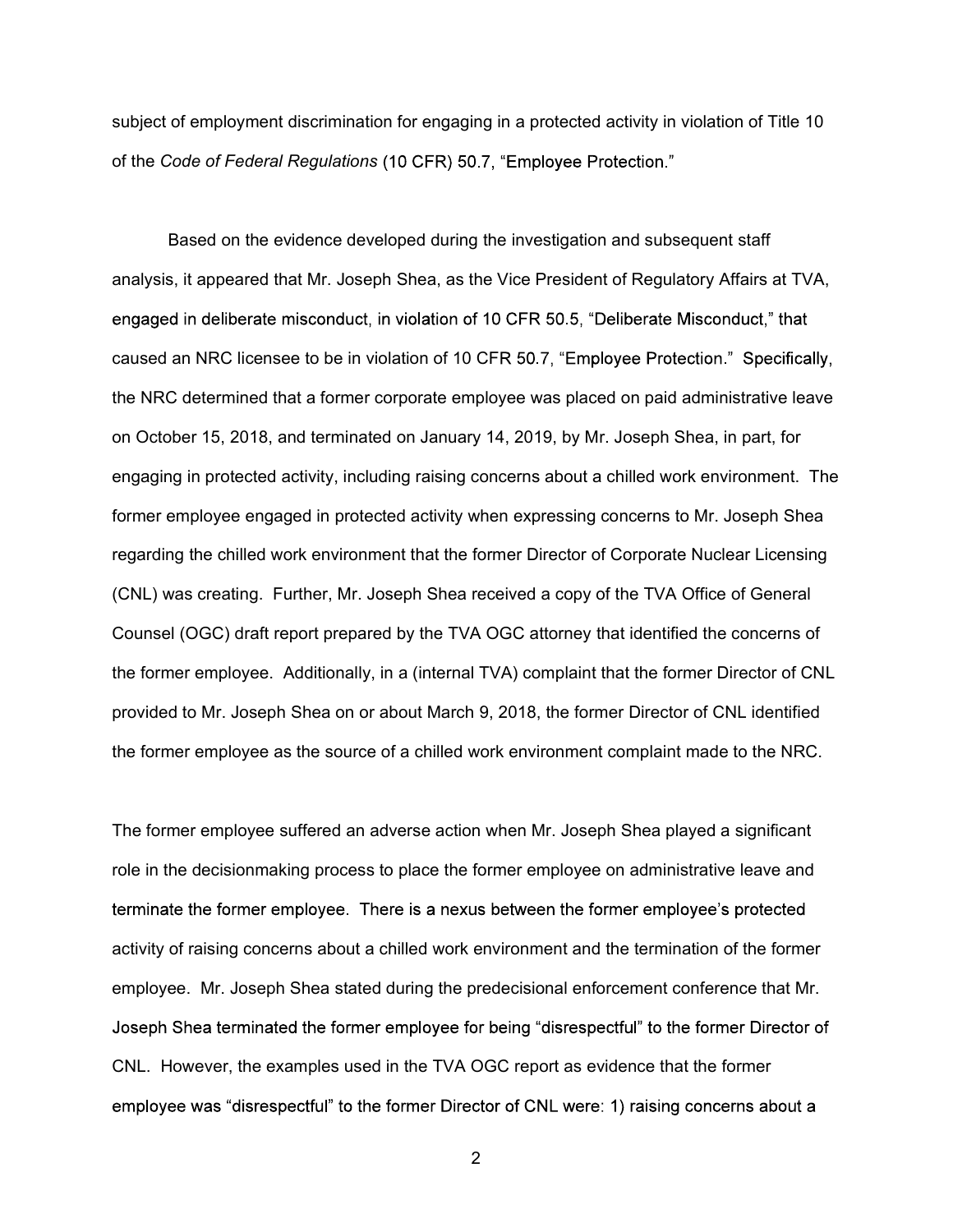chilled work environment in a TVA OGC interview; and 2) raising concerns about reprisal from the former Director of CNL directly to Mr. Joseph Shea. Mr. Joseph Shea admitted that he did not counsel the former employee about the asserted disrespectful behavior.

 The NRC has determined that Mr. Joseph Shea played a significant role in the decisionmaking process to place the former employee on paid administrative leave on October 15, 2018 and terminate her on January 14, 2019, in part, for engaging in protected activities. Accordingly, the NRC has determined that Mr. Joseph Shea's actions were deliberate and violated the requirements in 10 CFR 50.5, "Deliberate Misconduct." The NRC considers deliberate violations of 10 CFR 50.7, "Employee Protection," significant because of the potential that individuals might not raise safety issues for fear of retaliation.

## III.

Based on the above, Mr. Joseph Shea, the Vice President Nuclear Technology Innovation at TVA, engaged in deliberate misconduct, in violation of 10 CFR 50.5, "Deliberate Misconduct," that caused the Licensee to be in violation of 10 CFR 50.7, "Employee Protection." The NRC must be able to rely on TVA and its employees to comply with NRC requirements, including the requirement prohibiting discrimination against an employee for engaging in protected activities.

Consequently, given the significance of the underlying issues, Mr. Joseph Shea's position within TVA that has a very broad sphere of influence, and the deliberate nature of the actions, the NRC lacks the requisite reasonable assurance that licensed activities can be conducted in compliance with the Commission's requirements and that the health and safety of the public will be protected if Mr. Joseph Shea were permitted at this time to be involved in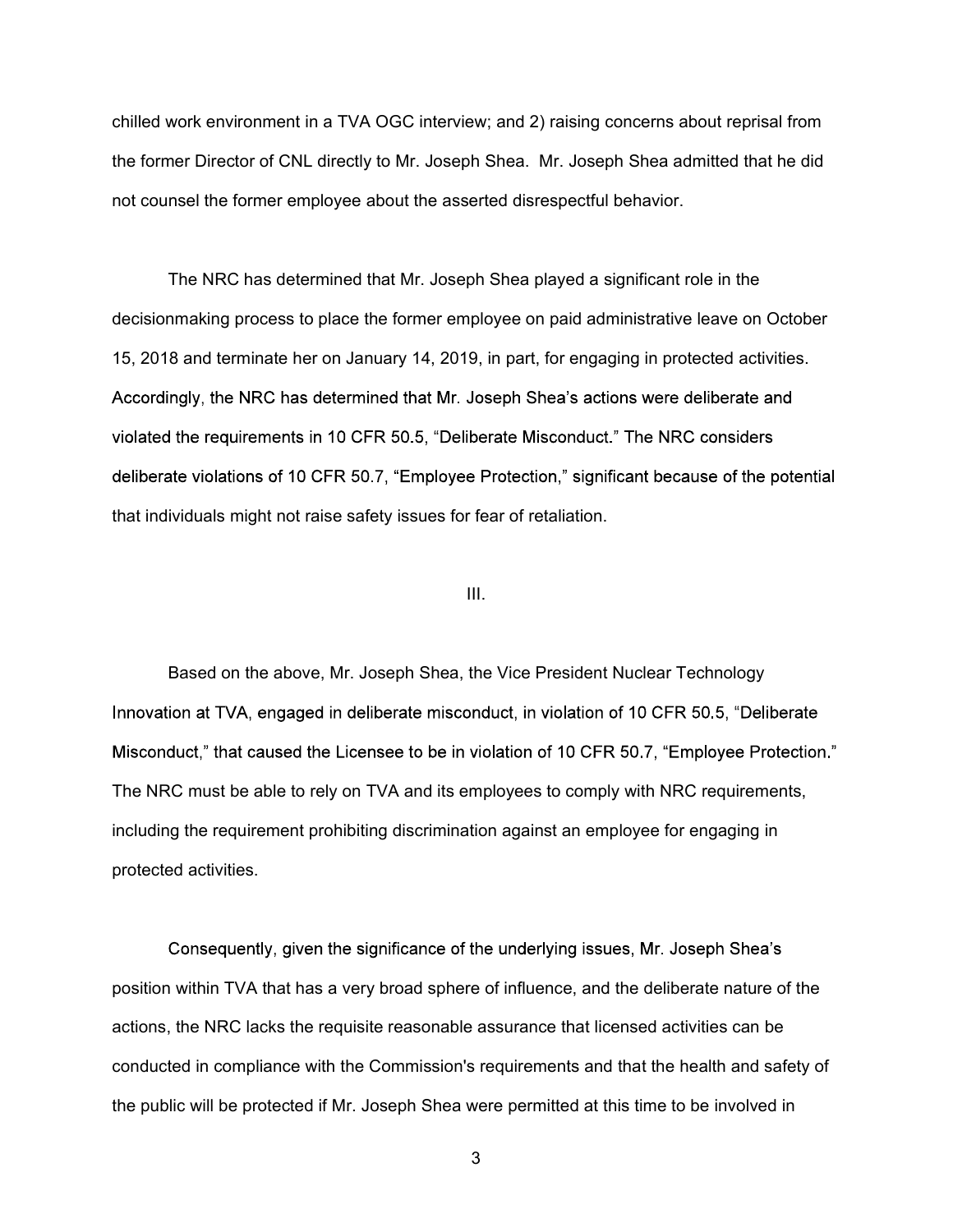NRC-licensed activities. Therefore, Mr. Joseph Shea is prohibited from any involvement in NRC-licensed activities for a period of 5 years. Furthermore, pursuant to 10 CFR 2.202, the significance of Mr. Joseph Shea's wrongdoing described above is such that this Order be immediately effective. Mr. Joseph Shea is required to notify the NRC of his first employment in NRC-licensed activities following the prohibition period.

## IV.

Accordingly, pursuant to sections 103, 161b, 161i, 161o, 182 and 186 of the Atomic Energy Act of 1954, as amended, and the Commission's regulations in 10 CFR 2.202, and 10 CFR 50.5, IT IS HEREBY ORDERED, IMMEDIATELY EFFECTIVE UPON THE DATE OF ISSUANCE, THAT:

1. Mr. Joseph Shea is prohibited for 5 years from engaging in, supervising, directing, or in any other way conducting NRC-licensed activities. NRC-licensed activities are those activities that are conducted pursuant to a specific or general license issued by the NRC.

2. If Mr. Joseph Shea is currently involved with another licensee in other NRC-licensed activities, he must immediately cease those activities, and inform the NRC of the name, address, and telephone number of the employer, and provide a copy of this Order to the employer.

3. For a period of 1 year after the 5-year period of prohibition has expired, Mr. Joseph Shea shall, within 20 days of acceptance of his first employment offer involving NRClicensed activities, as defined in paragraph IV.1 above, provide notice to the Director, Office of Enforcement, U.S. Nuclear Regulatory Commission, Washington, DC 20555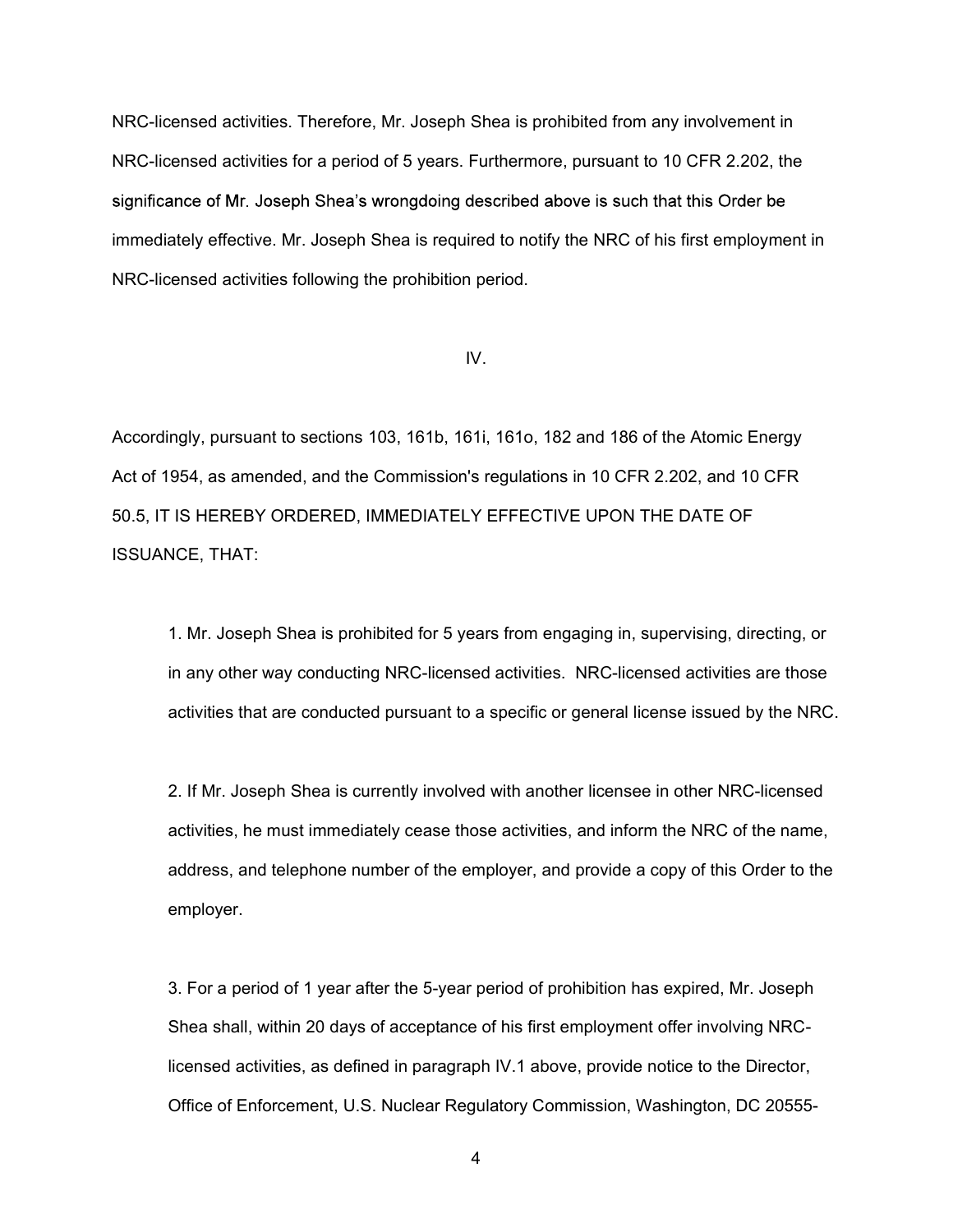0001, the name, address, and telephone number of the employer or the entity where he is, or will be, involved in the NRC-licensed activities. In the notification, Mr. Joseph Shea shall include a statement of his commitment to compliance with regulatory requirements and the basis why the Commission should have confidence that he will now comply with applicable NRC requirements.

The Director, Office of Enforcement, or designee, may, in writing, relax, rescind, or withdraw any of the above conditions upon demonstration by Mr. Joseph Shea of good cause.

V.

In accordance with 10 CFR 2.202, Mr. Joseph Shea must submit a written answer to this Order under oath or affirmation within 30 calendar days of its issuance. Mr. Joseph Shea's failure to respond to this Order could result in additional enforcement action in accordance with the Commission's Enforcement Policy. In addition, Mr. Joseph Shea and any other person adversely affected by this Order, may request a hearing on this Order within 30 calendar days of its issuance. Where good cause is shown, consideration will be given to extending the time to answer or request a hearing. A request for extension of time must be directed to the Director, Office of Enforcement, U.S. Nuclear Regulatory Commission, Washington, DC 20555-001, and include a statement of good cause for the extension.

All documents filed in NRC adjudicatory proceedings, including a request for hearing and petition for leave to intervene (petition), any motion or other document filed in the proceeding prior to the submission of a request for hearing or petition to intervene, and documents filed by interested governmental entities that request to participate under 10 CFR 2.315(c), must be filed in accordance with the NRC's E-Filing rule (72 FR 49139; August 28, 2007, as amended at 77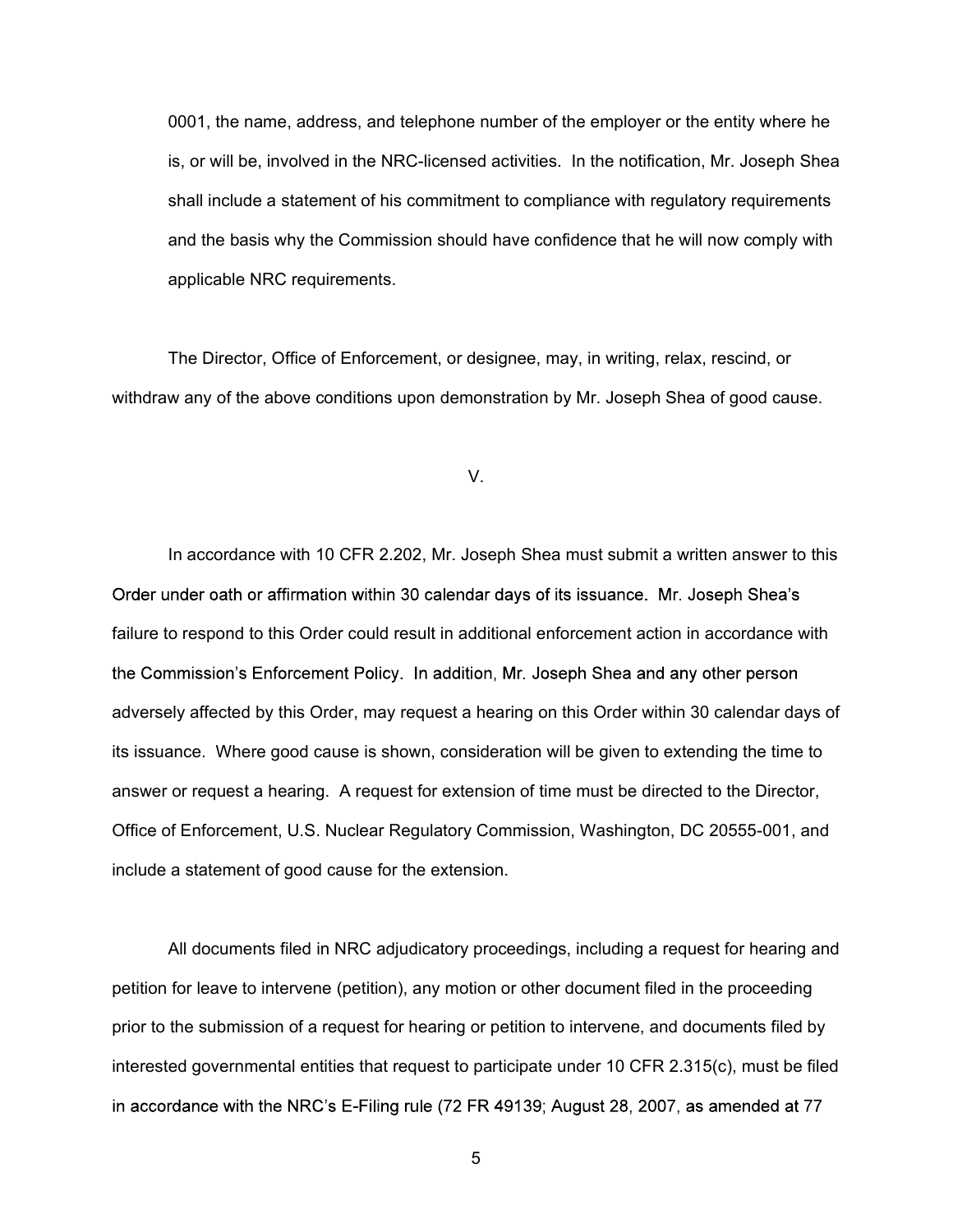FR 46562; August 3, 2012). The E-Filing process requires participants to submit and serve all adjudicatory documents over the internet, or in some cases to mail copies on electronic storage media. Detailed guidance on making electronic submissions may be found in the Guidance for Electronic Submissions to the NRC and on the NRC Web site at https://www.nrc.gov/site-help/esubmittals.html. Participants may not submit paper copies of their filings unless they seek an exemption in accordance with the procedures described below.

To comply with the procedural requirements of E-Filing, at least 10 days prior to the filing deadline, the participant should contact the Office of the Secretary by e-mail at hearing.docket@nrc.gov, or by telephone at 301-415-1677, to (1) request a digital identification (ID) certificate, which allows the participant (or its counsel or representative) to digitally sign submissions and access the E-Filing system for any proceeding in which it is participating; and (2) advise the Secretary that the participant will be submitting a petition or other adjudicatory document (even in instances in which the participant, or its counsel or representative, already holds an NRC-issued digital ID certificate). Based upon this information, the Secretary will establish an electronic docket for the hearing in this proceeding if the Secretary has not already established an electronic docket.

Information about applying for a digital ID certificate is available on the NRC's public Web site at https://www.nrc.gov/site-help/e-submittals/getting-started.html. Once a participant has obtained a digital ID certificate and a docket has been created, the participant can then submit adjudicatory documents. Submissions must be in Portable Document Format (PDF). Additional guidance on PDF submissions is available on the NRC's public Web site at https://www.nrc.gov/site-help/electronic-sub-ref-mat.html. A filing is considered complete at the time the document is submitted through the NRC's E-Filing system. To be timely, an electronic filing must be submitted to the E-Filing system no later than 11:59 p.m. Eastern Time on the due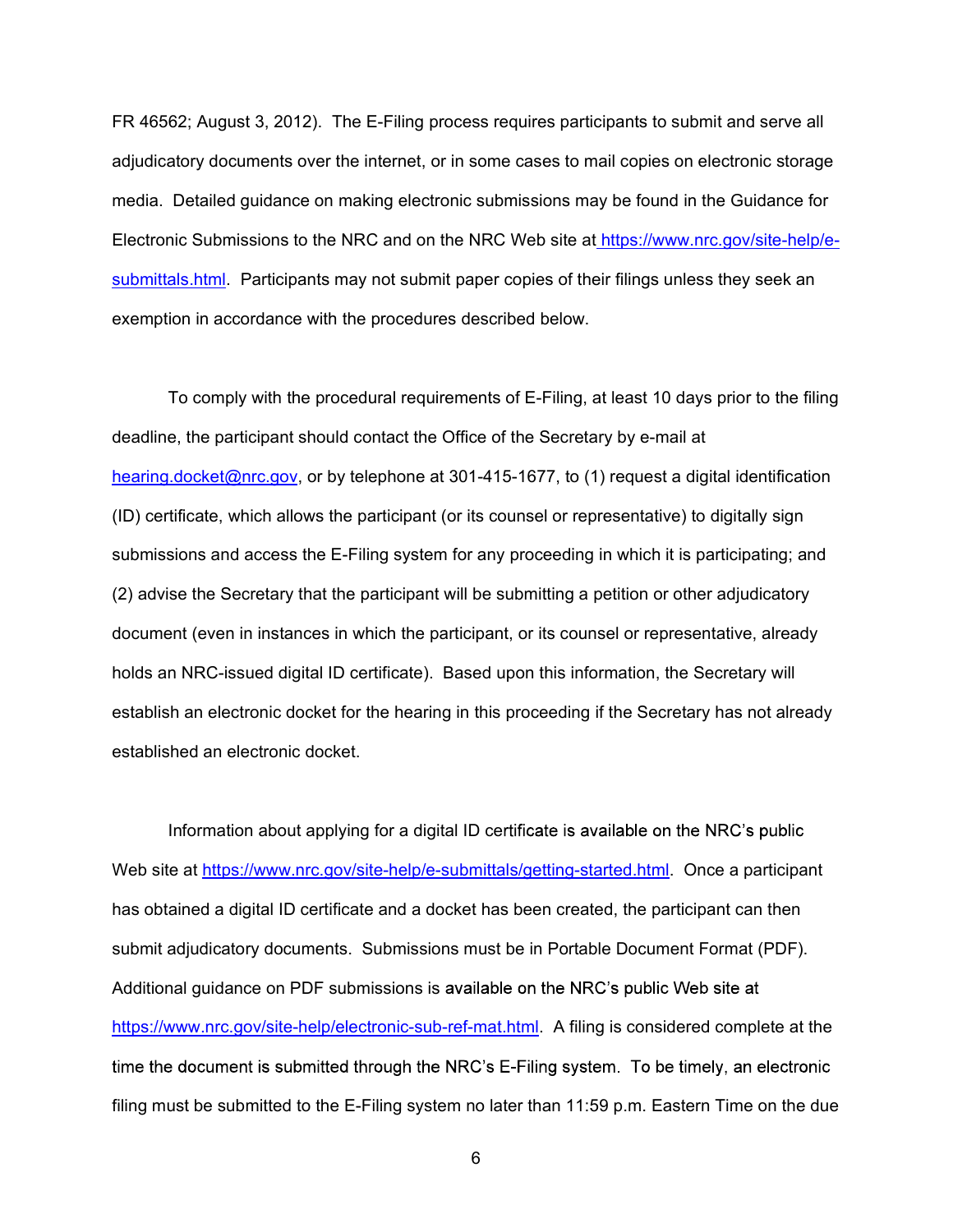date. Upon receipt of a transmission, the E-Filing system time-stamps the document and sends the submitter an email notice confirming receipt of the document. The E-Filing system also distributes an email notice that provides access to the document to the NRC's Office of the General Counsel and any others who have advised the Office of the Secretary that they wish to participate in the proceeding, so that the filer need not serve the document on those participants separately. Therefore, applicants and other participants (or their counsel or representative) must apply for and receive a digital ID certificate before adjudicatory documents are filed so that they can obtain access to the documents via the E-Filing system.

A person filing electronically using the NRC's adjudicatory E-Filing system may seek assistance by contacting the NRC's Electronic Filing Help Desk through the "Contact Us" link located on the NRC's public Web site at https://www.nrc.gov/site-help/e-submittals.html, by e-mail to MSHD.Resource@nrc.gov, or by a toll-free call at 1-866-672-7640. The NRC Electronic Filing Help Desk is available between 9 a.m. and 6 p.m., Eastern Time, Monday through Friday, excluding government holidays.

Participants who believe that they have a good cause for not submitting documents electronically must file an exemption request, in accordance with 10 CFR 2.302(g), with their initial paper filing stating why there is good cause for not filing electronically and requesting authorization to continue to submit documents in paper format. Such filings must be submitted by: (1) first class mail addressed to the Office of the Secretary of the Commission, U.S. Nuclear Regulatory Commission, Washington, DC 20555-0001, Attention: Rulemaking and Adjudications Staff; or (2) courier, express mail, or expedited delivery service to the Office of the Secretary, 11555 Rockville Pike, Rockville, Maryland 20852, Attention: Rulemaking and Adjudications Staff. Participants filing adjudicatory documents in this manner are responsible for serving the document on all other participants. Filing is considered complete by first-class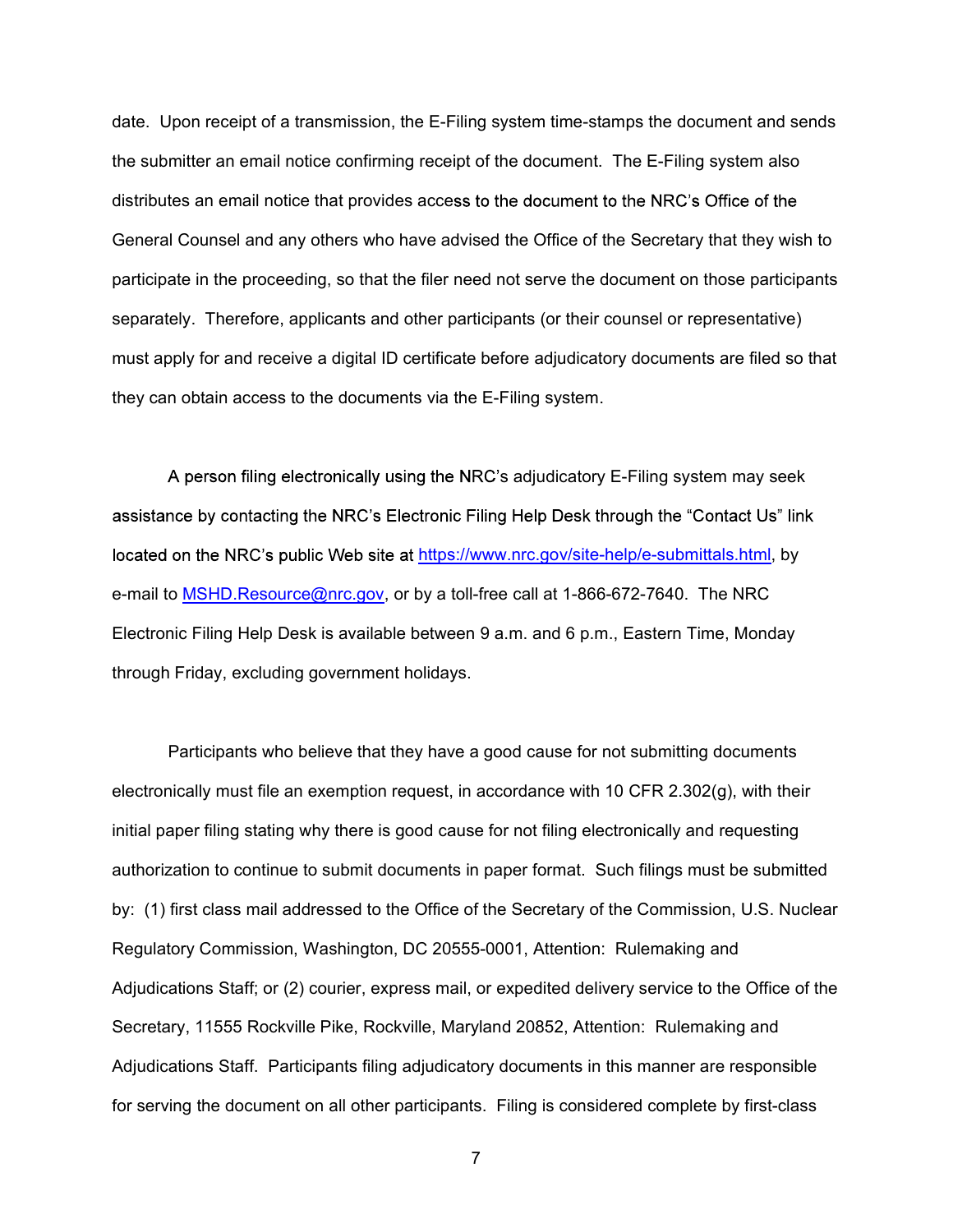mail as of the time of deposit in the mail, or by courier, express mail, or expedited delivery service upon depositing the document with the provider of the service. A presiding officer, having granted an exemption request from using E-Filing, may require a participant or party to use E-Filing if the presiding officer subsequently determines that the reason for granting the exemption from use of E-Filing no longer exists.

Documents submitted in adjudicatory proceedings will appear in the NRC's electronic hearing docket which is available to the public at https://adams.nrc.gov/ehd, unless excluded pursuant to an order of the Commission or the presiding officer. If you do not have an NRCissued digital ID certificate as described above, click "cancel" when the link requests certificates and you will be automatically directed to the NRC's electronic hearing dockets where you will be able to access any publicly available documents in a particular hearing docket. Participants are requested not to include personal privacy information, such as social security numbers, home addresses, or personal phone numbers in their filings, unless an NRC regulation or other law requires submission of such information. For example, in some instances, individuals provide home addresses in order to demonstrate proximity to a facility or site. With respect to copyrighted works, except for limited excerpts that serve the purpose of the adjudicatory filings and would constitute a Fair Use application, participants are requested not to include copyrighted materials in their submission.

If a person other than Mr. Joseph Shea requests a hearing, that person shall set forth with particularity the manner in which his interest is adversely affected by this Order and shall address the criteria set forth in 10 CFR 2.309(d) and (f).

If a hearing is requested by Mr. Joseph Shea or a person whose interest is adversely affected, the Commission will issue an Order designating the time and place of any hearings. If